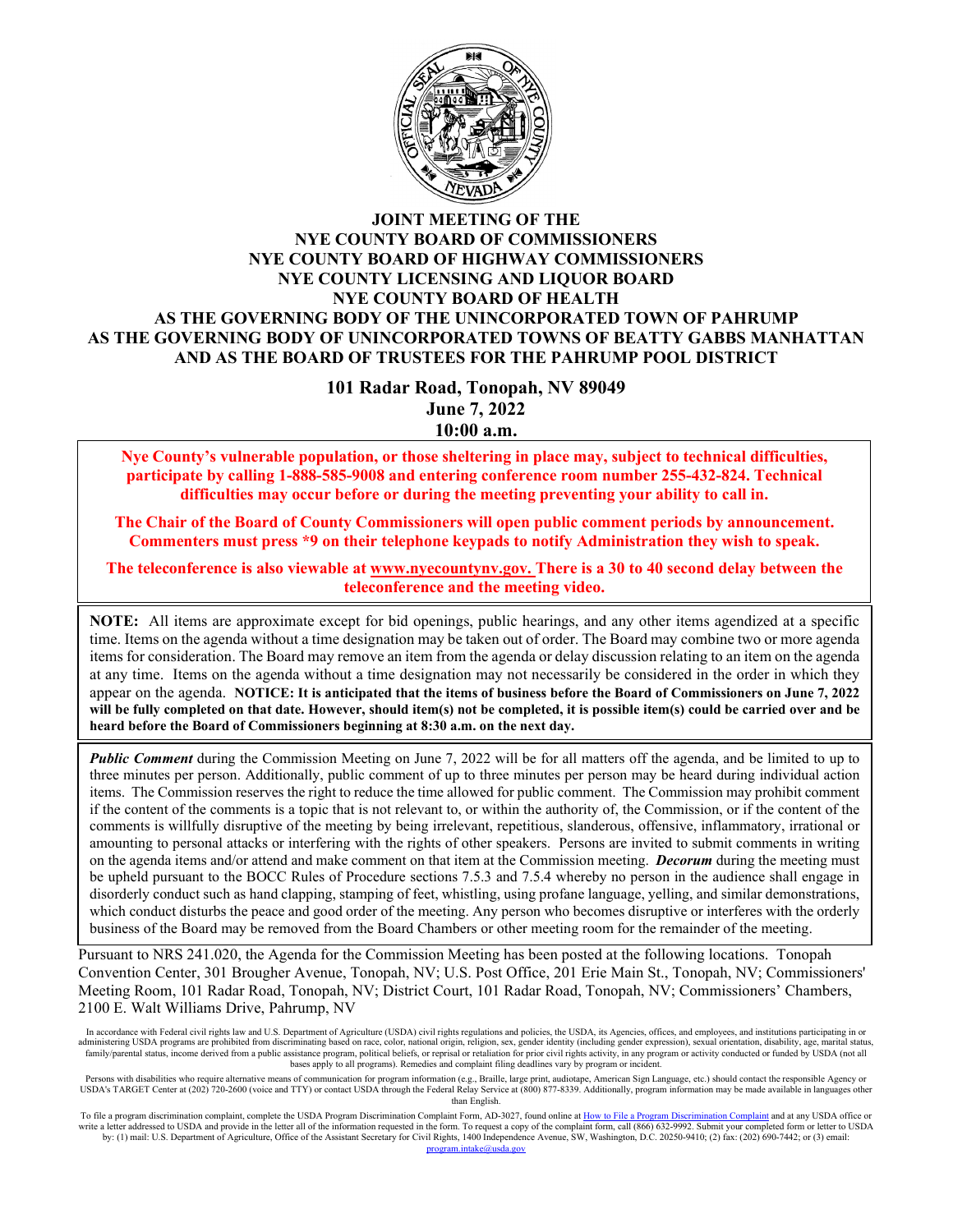# **ITEM # SUBJECT June 7, 2022**

Additional Posting Locations: Amargosa Valley Community Center, 821 E. Amargosa Farm Rd., Amargosa Valley, NV; Beatty Community Center, 100 South A Ave., Beatty, NV; Gabbs Town Hall, 503 Brucite St., Gabbs, NV; Round Mountain Community Center, 650 Civic Dr., Round Mountain, NV

Support documentation for the items on the agenda, provided to the Nye County Board of Commissioners is available to members of the public at the County Manager's Office (101 Radar Road, Tonopah, Nevada & 2100 E. Walt Williams Drive, Pahrump, Nevada) and on the County's website, or by calling Administration at (775) 482-8192

#### **WEBSITE: www.nyecountynv.gov**

Special Note: Any member of the public who is disabled and requires accommodation or assistance at this meeting is requested to notify the Nye County Manager's Office in writing or call 775-482-8191 prior to the meeting.

- **1. Pledge of Allegiance**
	- **2. GENERAL PUBLIC COMMENT (up to three-minute time limit per person.) Action will not be taken on the matters considered during this period until specifically included on an agenda as an action item (first).**
	- **3. Commissioners'/Manager's Comments (This item limited to announcements or topic/issues proposed for future workshops/agendas)**
	- **4. Approval of the Agenda for June 7, 2022 (Non-action item)**
	- **5. For Possible Action – Emergency Items**

# **SITTING AS THE BOARD OF COUNTY COMMISSIONERS**

### **TIMED ITEMS**

- **6. 10:00 a.m.**  [Presentation](https://www.nyecountynv.gov/DocumentCenter/View/41318/Item6) of certificates and/or plaques to two employees honored for their years of service.
- **7. 10:00 a.m.** [For Possible Action](https://www.nyecountynv.gov/DocumentCenter/View/41319/Item7) **Public Hearing**, discussion and deliberation to adopt, amend and adopt, or reject Nye County Bill No. 2022-05: A Bill proposing to amend the International and Uniform Building and Construction Codes Effective Within Nye County as set forth in Nye County Code Chapter 15.16.010, pertaining to the requirement for automatic sprinkler systems in new buildings and structures; and providing for the severability, constitutionality and effective date thereof; and other matters properly relating thereto.
- **8. 10:00 a.m. –** [For Possible Action](https://www.nyecountynv.gov/DocumentCenter/View/41320/Item8) **Public Hearing** on results of Public Works identification and determination of improved roads and streets maintained by Nye County as of December 31, 2020, for the purposes of compliance with Nevada Revised Statutes Chapter 365.550 Paragraph 8 regarding Proceeds of Tax Levied pursuant to NRS 365.180; and other matters properly related thereto.
- **9. 10:00 a.m. –** [For Possible Action](https://www.nyecountynv.gov/DocumentCenter/View/41321/Item9) **Public Hearing**, discussion, and deliberation to issue an Outdoor Festival License to Round Mountain Gold – Kinross for the Kinross 4th of July Community Picnic to be held July 4, 2022, at Unite Park, Hadley, Round Mountain, Nevada.

# **SITTING AS THE NYE COUNTY BOARD OF HIGHWAY COMMISSIONERS**

**10.** [For Possible Action](https://www.nyecountynv.gov/DocumentCenter/View/41322/Item10) – Discussion and deliberation regarding General Road Report by Public Works Director on General Road Maintenance, Gravel Road Maintenance, Asphalt Patching, Weed Mowing and direction regarding public work projects.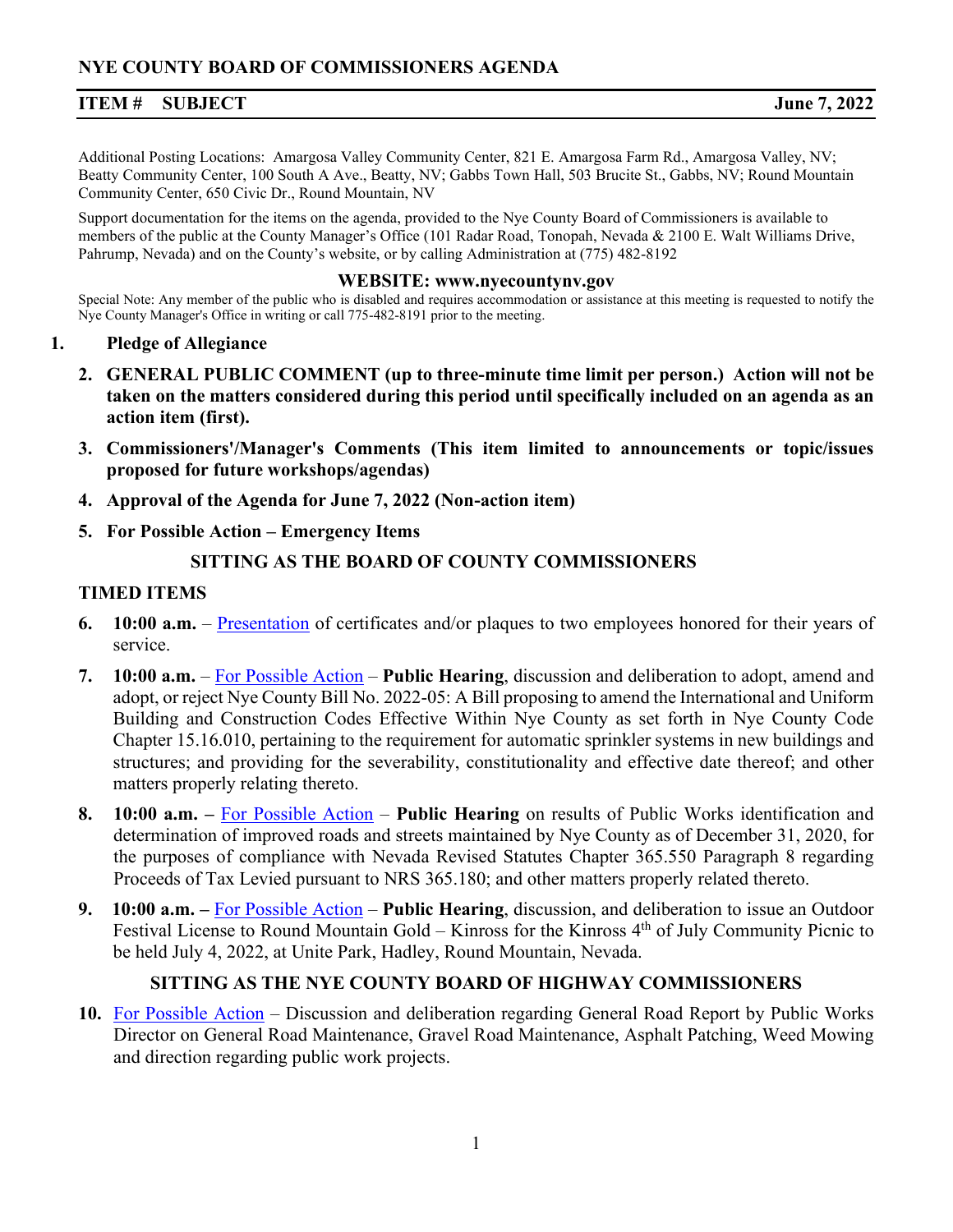# **ITEM # SUBJECT June 7, 2022**

# **SITTING AS THE NYE COUNTY LICENSING AND LIQUOR BOARD**

**11.** [For Possible Action](https://www.nyecountynv.gov/DocumentCenter/View/41323/Item11) – Discussion and deliberation to approve a Package Liquor License for R&N Mart, LLC., dba Tobacco & Liquor Express, located at 1190 E. Highway 372, Pahrump, NV. Nisha Raju – Owner/Applicant.

# **SITTING AS THE GOVERNING BODY OF UNINCORPORATED TOWN OF PAHRUMP**

- **12.** [For Possible Action](https://www.nyecountynv.gov/DocumentCenter/View/41324/Item12) Discussion and deliberation to: 1) Appoint two members to the Pahrump Parks and Recreation Advisory Committee due to two vacancies from the following list of applicants: Dave Clasen and Loyce Seastrunk; or 2) Readvertise for the appointment.
- **13.** [For Possible Action](https://www.nyecountynv.gov/DocumentCenter/View/41325/Item13) 1) Presentation by Robby Jay, VP Project Management, Energy Project Solutions, regarding Consolidated Edison Development Inc's proposed construction of a solar photovoltaic energy generation facility to be located at 3751 W. Betty Avenue, Pahrump, NV. Assessor's Parcel Number 027-541-25, and 2) Discussion and deliberation to consider providing a Letter of Support for the proposed project to Consolidated Edison Development Inc.

# **SITTING AS THE BOARD OF COUNTY COMMISSIONERS**

**CONSENT AGENDA ITEMS – These are items that Staff recommends for approval. The Board reserves the right to move any consent agenda item to the regular segment of the agenda should issues arise that need to be addressed. Discussion of any item from the Consent Agenda Items that needs review before a decision is made.** 

- **14.** [For Possible Action](https://www.nyecountynv.gov/DocumentCenter/View/41326/Item14) Discussion and deliberation regarding meeting minutes from the joint regular meeting on April 19, 2022.
- **15.** [For Possible Action](https://www.nyecountynv.gov/DocumentCenter/View/41327/Item15) Discussion and deliberation to: 1) Accept the Federal Fiscal Year 2022 Drug Enforcement Administration's (DEA's) Domestic Cannabis Eradication/Suppression Program (DCE/SP) Award Number 2022-83 through the United States Department of Justice, in the amount of \$30,000.00 for the period of October 1, 2021, to September 30, 2022. There is no County Match required; 2) Allow for a one-time exception for Sheriff Sharon Wehrly, to execute the grant award documents; and 3) Fund \$30,000.00 from Grants 10340.

# **ASSESSOR**

**16.** [For Possible Action](https://www.nyecountynv.gov/DocumentCenter/View/41328/Item16) – Discussion and deliberation to: 1) Discuss the proposals received for RFP No. 2022-08 Aerial Photography; 2) Award RFP No. 2022-08 Aerial Photography to Eagleview or Sanborn Map Company, Inc.; 3) Accept the response with the selected responder; 4) Provide direction to staff to enter fee negotiations to be funded from Fund 10322 Assessor Technology Fund; or 5) Reject proposals and provide direction to staff on how to proceed with the project.

# **BOARD OF COMMISSIONERS**

- **17.** For Possible Action Closure of meeting, pursuant to NRS 241.015(3)(b)(2) for purposes of conferring with legal counsel regarding potential or current litigation.
- **18.** Closed meeting, pursuant to NRS 241.015(3)(b)(2) for purposes of conferring with legal counsel regarding potential or current litigation
- **19.** For Possible Action Discussion and deliberation on conference with legal counsel regarding potential or current litigation presented in closed meeting.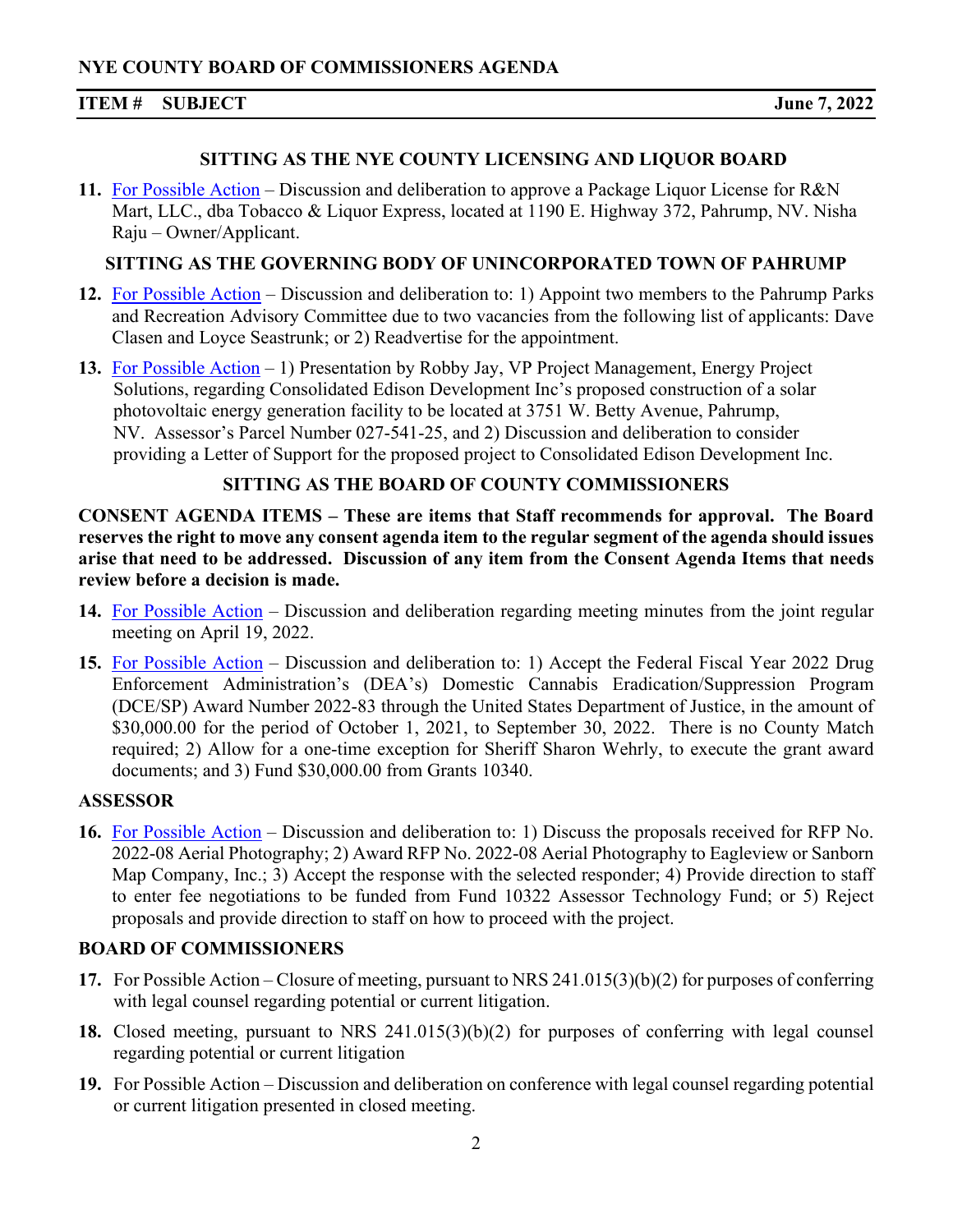# **NYE COUNTY BOARD OF COMMISSIONERS AGENDA**

### **ITEM # SUBJECT June 7, 2022**

- **20.** For Possible Action Closure of meeting, pursuant to NRS 288.220 for purposes of conferring with the County's management representatives regarding labor negotiations, issues and other personnel matters.
- **21.** Closed meeting, pursuant to NRS 288.220 for purposes of conferring with the County's management representatives regarding labor negotiations, issues and other personnel matters.
- **22.** For Possible Action Discussion and deliberation on labor negotiations, issues and other personnel matters presented in closed meeting.
- **23.** [For Possible Action](https://www.nyecountynv.gov/DocumentCenter/View/41329/Item23) Discussion and deliberation pursuant to NRS 288.160(3)(c) to withdraw recognition from Nye County Management Employee Association (NCMEA) as the exclusive representative of the prosecutors employed by Nye County based upon a petition signed by a majority of Nye County prosecutors ceasing to be supported by a majority of the local government employees in the bargaining unit for which it was recognized and based on permission of the Employee Management Relations Board (EMRB).

#### **SHERIFF**

- **24.** [For Possible Action](https://www.nyecountynv.gov/DocumentCenter/View/41330/Item24) Discussion and deliberation to issue a Display Fireworks Event Permit to the Town of Round Mountain for an Aerial display at their annual 4<sup>th</sup> of July Event on Monday, July 4, 2022. This event is being held in the Hadley Subdivision in Round Mountain, NV. Pearl Olmedo is the Applicant.
- **25.** [For Possible Action](https://www.nyecountynv.gov/DocumentCenter/View/41331/Item25) Discussion and deliberation regarding a renewal of a Wholesale/Retail Fireworks Permit for Alamo Fireworks located at 2641 E. Highway 95, Amargosa Valley, NV. Patrick James – Applicant.
- **26.** [For Possible Action](https://www.nyecountynv.gov/DocumentCenter/View/41332/Item26) Discussion and deliberation regarding a renewal of a Wholesale/Retail Fireworks Permit for Blackjack Fireworks Located at 1181 S. Highway 160, Pahrump, NV. Kevin LeBon – Applicant.
- **27.** [For Possible Action](https://www.nyecountynv.gov/DocumentCenter/View/41333/Item27) Discussion and deliberation regarding a renewal of a Wholesale/Retail Fireworks Permit for D&T Imports, Inc. dba Area 51 Fireworks located at 1381 S. Highway 372, Pahrump, NV. Tim McKoy – Applicant.
- **28.** [For Possible Action](https://www.nyecountynv.gov/DocumentCenter/View/41334/Item28) Discussion and deliberation regarding a renewal of a Wholesale/Retail Fireworks Permit for Outlaw Pyrotechnics located at 2280 W. Betty Place, Pahrump, NV. Kelly Bernard – Applicant.
- **29.** [For Possible Action](https://www.nyecountynv.gov/DocumentCenter/View/41335/Item29) Discussion and deliberation regarding a renewal of a Wholesale/Retail Fireworks Permit for Phantom Fireworks Showrooms, LLC. dba Phantom Fireworks. 921 S. Highway 160, Suite 501 Pahrump, NV. William Weimer – Applicant.
- **30.** [For Possible Action](https://www.nyecountynv.gov/DocumentCenter/View/41336/Item30) Discussion and deliberation regarding a renewal of a Wholesale/Retail Fireworks Permit for Red Apple Fireworks Co., Ltd. 3640 S. Highway 160, Pahrump, NV. Douglas Burda – Applicant.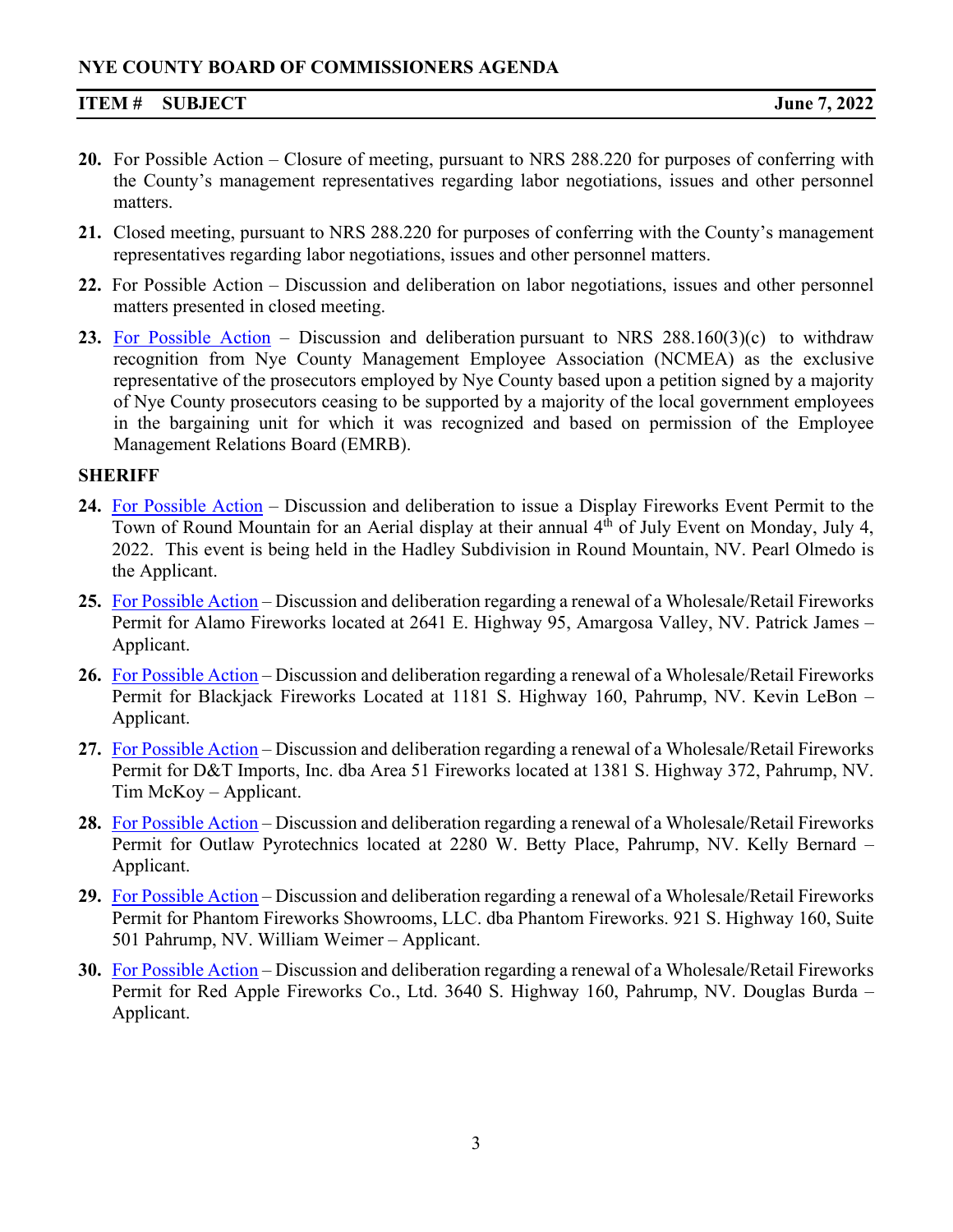#### **ITEM # SUBJECT June 7, 2022**

#### **DISTRICT COURT**

**31.** [For Possible Action](https://www.nyecountynv.gov/DocumentCenter/View/41337/Item31) – Discussion and deliberation to: 1) Rescind Board action taken that approved agenda item 23 at the May 3, 2022 meeting wherein the Board approved the open position, Court Administrator, as a Public Employee Retirement System (PERS), Critical Needs position, per NRS 286.523; which allows District Court to reemploy a retiree for a limited time, while District Court is searching for a replacement; and 2) Approve the open position, Court Administrator, as a Public Employee Retirement System (PERS), Critical Needs position, per NRS 286.523; which allows Nye County to contract with a retiree for a limited time, while District Court is searching for a replacement.

### **COUNTY MANAGER**

- **32.** [For Possible Action](https://www.nyecountynv.gov/DocumentCenter/View/41338/Item32) Discussion and deliberation to adopt, amend and adopt or reject Nye County Proclamation No. P2022-06: A Proclamation Terminating the Declaration of Emergency Related to COVID-19.
- **33.** [For Possible Action](https://www.nyecountynv.gov/DocumentCenter/View/41339/Item33) Discussion and deliberation to submit written notice of intent to terminate the Lease Agreement with First Choice Pregnancy for leased space located at 1503 E. Calvada Blvd., Pahrump, NV, more commonly known as Pahrump Medical Center (PMC) due to the County selling the property.
- **34.** [For Possible Action](https://www.nyecountynv.gov/DocumentCenter/View/41340/Item34) Discussion and deliberation to send a letter to Adam Sullivan, State Engineer with Division of Water Resources encouraging the adjudication of the vested water rights and completion of the investigation of violation against the Fish and Wildlife Services on behalf of Ministerio Roca Solida Inglesia Cristiana.
- **35.** [For Possible Action](https://www.nyecountynv.gov/DocumentCenter/View/41341/Item35) Discussion and deliberation to: 1) Approve, amend and approve, or reject a Letter of Agreement with Holistic Engineering and Land Management (HELM) for topographic data in support of scoping and performing the Pahrump Phase I Risk Mapping Assessment and Planning (MAP) Program; 2) Execute the Letter of Agreement; and 3) Approval to waive the GIS Program Fees in the amount of \$4,000.00.

# **PLANNING/BUILDING/CODE COMPLIANCE**

**36.** [For Possible Action](https://www.nyecountynv.gov/DocumentCenter/View/41342/Item36) – Discussion and deliberation to approve applications for Cannabis Business Licenses CBL-21-147 (Adult Use Cultivation), CBL-21-148 (Adult Use Production), CBL-21-149 (Medical Production), and CBL-21-150 (Medical Cultivation), for MJ Distributing, LLC., located at 2215 E. Anvil Road, Amargosa Valley, NV. Assessor's Parcel Number 019-181-02. MJ Distributing C202, LLC / MJ Distributing P133, LLC. – Applicant. Mike Cottingim, Operations Manager – Agent.

# **PUBLIC WORKS**

**37.** [For Possible Action](https://www.nyecountynv.gov/DocumentCenter/View/41343/Item37) – Discussion and deliberation to accept an offer of dedication for road right-ofway being the entire West 30.00 feet fronting N. Pyramid St. and the South 40.00 feet fronting E. Hardscrabble St. of Assessor's Parcel Number 027-301-23, from Sergio Alor and Loida Nacpil and designate N. Pyramid St and E. Hardscrabble St. as a "Minor County Road" (rejecting the maintenance) for the purpose of future road improvements when Nye County improves N. Pyramid St. and E. Hardscrabble St. fronting the property located at 5561 N. Pyramid St., Pahrump, NV, Assessor's Parcel Number 027-301-22.